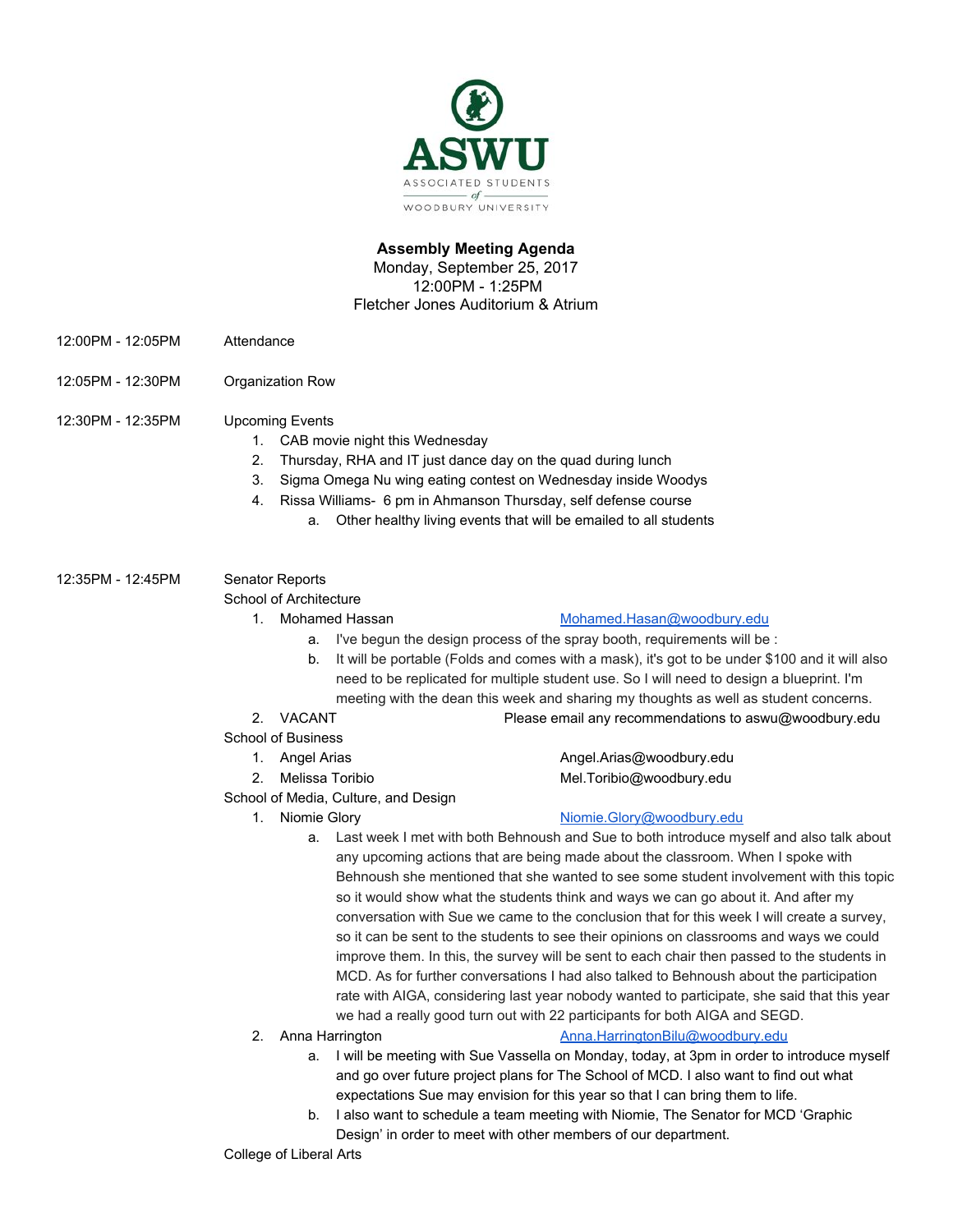- 
- 

## 3. Akeima Young **Akeima.**Young@woodbury.edu

- 4. VACANT Please email any recommendations to aswu@woodbury.edu
- 12:45PM 12:55PM Executive Board Reports
	- 1. Alexandra Holguin, President [alex.holguin@woodbury.edu](mailto:alex.holguin@woodbury.edu)

- a. Hello everyone I first wanted to welcome all the PPDV students, SPAs, and professors alike.
- b. I wanted to let you all know a little more briefly about what ASWU or Associated Students of WU, is and does for you. ASWU is your student government and we advocate for you in many ways. We have senators in each school to hear your concerns for your schools, we help and support student organizations financially and with guidance, we also fund several projects around campus to improve student life and run events for all students to partake in. If you ever have a concern do not hesitate to reach out to one of us or use or comment box you can find on our website aswu.woodbury.edu and we'll be sure to address your comments and suggestions.
- c. For updates for assembly we had a meeting with the president last week and discussed the the different projects we are working on such as the coffee machine and we debriefed him on our why purple forum meeting.
- d. I recently met with Randy Stauffer to work through the possibility of an events block as voted on in the spring to have no classes occur wednesdays from 12-1:30 to allow students to partake in events during lunch
- 2. William Garcia, Executive VP [william.garcia@woodbury.edu](mailto:william.garcia@woodbury.edu)
	- a. Goodmorning everyone, today the only items on my report to remind everyone to fill out the survey updating your emails to your woodbury.edu emails as stated in last weeks assembly meeting
	- b. The next item is to remind everyone that applications are still open for interns and project managers, as well as our new secretary position. We also are still accepting applications for senators for COLA and interior architecture
- 3. Bennet Cariaga, VP of Finance [bennet.cariaga@woodbury.edu](mailto:bennet.cariaga@woodbury.edu)

- a. Hello! As VP of Finance, I assist student organizations with financial-related needs and the Organizational Allocations Committee, also known as OAC. Many student organization events throughout campus are funded through OAC. This process ensures that events are inclusive of the Woodbury community, while helping out orgs by funding 85% of each of their proposed event budget.
- b. Although the bulk of OAC funds have been allocated for the semester, orgs can still apply for additional funding or propose funding for more events. They will be reviewed on a case-by-case basis.
- c. In the past week, the following items have been sent out through email:
	- i. OAC Contracts
		- 1. If you haven't yet, please have them turned into me or the ASWU box, located in the SORC at the Whitten Center, by Wednesday, Sept. 27, at 5:00pm. Extra copies are found in the Pool House or as a digital file in my email message.
	- ii. OAC Reconciliation Form
		- 1. Everything you have to do for reconciliation are now done in one form. You can upload the required items directly to the form. As a reminder, the following items are needed for reconciliation: Digital copies of all receipts, business office transactions, approved event flyer, transfer request form, attendance sheet (if event had less than 30 attendees), list of org members assisting with event and pictures of said event (3 for events under \$500, 5 for events over \$500). [Reconciliation](https://goo.gl/forms/ykfN9iRPfUPOtvS32) Form here.
	- iii. OAC Events
		- 1. A full list has been made available to all organizations. This list also includes deadlines for FREAs, Marketing, and Reconciliations. [Full](https://docs.google.com/spreadsheets/d/1LVgTp0aHTi4UAQnNX9Yluv_C-WItGfMfxSRefjHwZn0/edit?usp=sharing) list

# [here.](https://docs.google.com/spreadsheets/d/1LVgTp0aHTi4UAQnNX9Yluv_C-WItGfMfxSRefjHwZn0/edit?usp=sharing)

iv. Office Hours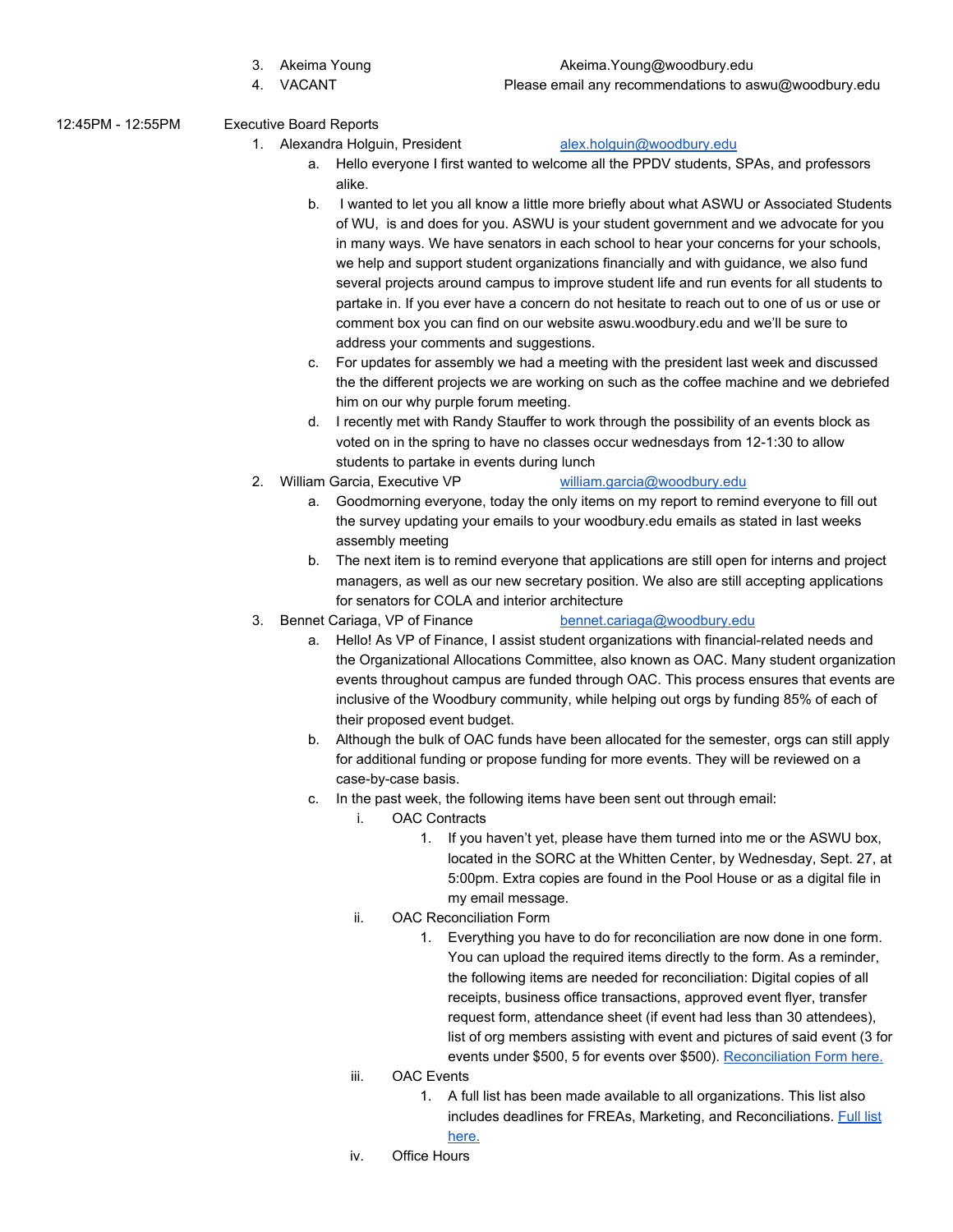- 1. From 4:30pm 5:30pm, Tuesday Thursday, I will be available to help you out with anything regarding OAC or other financial items. You can find me in the Design Center, Room D207.
- 4. Marta Huo, VP of Student Orgs [marta.huo@woodbury.edu](mailto:marta.huo@woodbury.edu)
	- a. Hello everyone like Bennet mentioned, please keep in mind of your OAC deadlines and have everything turned in beforehand in case more information is needed.
	- b. Also For any orgs that only have one or two events this semester, don't hesitate to apply for more since we still have money left in our OAC budget. If you need any help coming up with event ideas please come to me and I can sit with you to plan it step by step.
	- c. Thank you

## 5. Adam Ramirez, VP of Marketing [adam.ramirez@woodbury.edu](mailto:adam.ramirez@woodbury.edu)

- a. Hey everyone, I did not make this clear but if possible, only CC me on your FREA and Flyer emails to Sarah if your event is OAC funded, as these are the events that ASWU will be putting on social media to advertise.
- b. Also, as a reminder, AIAS your stressbusters FREA/flyer is due today, so make sure to submit that to Sarah before she leaves to avoid any fines. SON and Psychology Students Association - your Pretty in Ink/ Mental Health Awareness Day FREA/flyer is due by this Wednesday, so make sure to get that approved ASAP.
- c. Communication Club, your FREA and flyer approval submission deadline was Thursday Sept 21, was it submitted and approved?
- d. Phi Sigma Sigma, your rollerskating night FREA and flyer submission deadline was Friday Sept 22, was it submitted and approved?
- e. So last years org fair didn't go so well due to the lack of organization participation. On Saturday, October 21st, there's going to be an open house for incoming freshman and transfer students. I spoke to Sabrina in admissions about organizations attending, and she is willing to have orgs table. By show of hands, which organizations would like to table for this event, roughly from 9am-Noon. Mind you, if you say yes to tabling, you cannot back out last minute. You will have to show up. As an incentive...
- 6. Autumn Davis, VP of Student Life [autumn.davis@woodbury.edu](mailto:autumn.davis@woodbury.edu)
	- a. CAB & Get It this week on Wednesday! It'll be kind of like a carnival fishing game, with prizes and candy
	- b. CAB's first movie night is also this Wednesday from 8-10pm on the main quad! We'll be watching Clueless with tons of snacks!
	- c. Atmosphere is set for October 13th from 10pm-1am! The theme is Masquerade- plan accordingly! Tickets are \$5 for students presale and \$10 for non students presale. We will be having a bus so if you want to ride that's also \$5 extra. Ticket sales will begin october 1st so ask me or a CAB member!
	- d. Lastly, thanks student orgs for hosting our PPDV students! On behalf of the SOAR team, we really appreciate you taking the extra time to do this in addition to meetings.

# 12:55PM - 1:00PM Advisor Report

## 1. Mauro Diaz [mauro.diaz@woodbury.edu](mailto:mauro.diaz@woodbury.edu)

- a. Introduction- Dean of Students
- b. Engaging can be difficult as new students. Start to learn, don't miss out on activities on campus. You pay a student life fee that funds these events, take advantage of it.
- c. Because of the fires, Mauro has emailed every student about displaced wildlife
	- i. Deer, racoons, squirrels. Wild animals that have lost their homes
		- 1. DO NOT TOUCH THESE ANIMALS
		- 2. Have already stopped students from trying to pet a racoon
		- 3. Have sharp claws, they bite and carry rabies
		- 4. This happened at 6 pm, have seen deer at 4 am on campus
		- 5. Report to security
	- ii. Can be a landslide due to fire
		- 1. If this happens, emails and text messages will be sent out to students
- d. TITLE XI
	- i. Please complete title 9 for any new students that have not completed it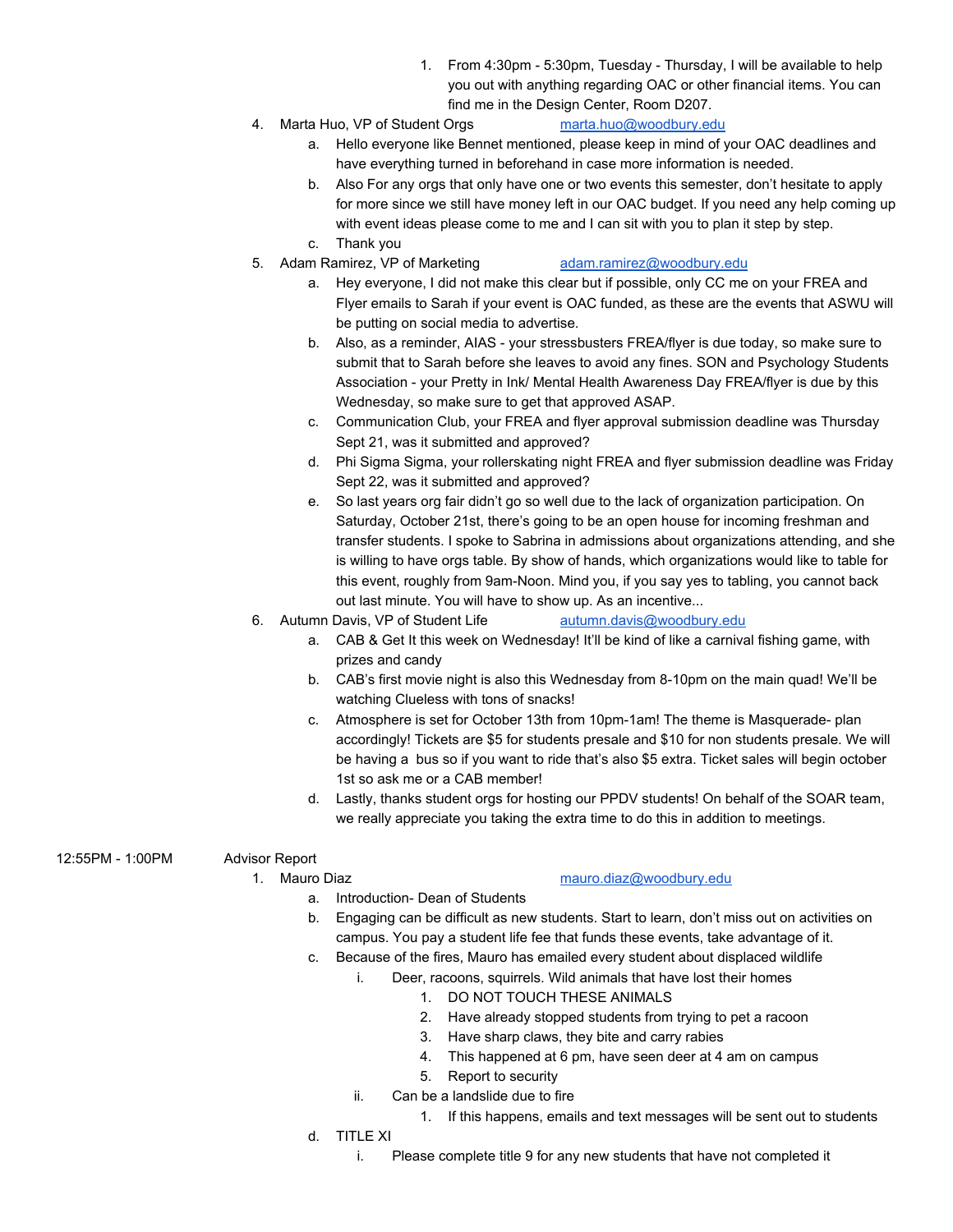- ii. If you do not finish, you will receive a letter from Mauro (you do not want a letter)
- e. Stressful times
	- i. Get sleep
	- ii. Eat
	- iii. Drink water
		- 1. Do not need students passing out
		- 2. Talk to ASWU, PPDV staff, faculty to let us know how to help you out with anything you may have questions for
- 1:00PM 1:25PM Open Forum
	- 1. How can I get involved with ASWU?
		- a. Apply for Senator
			- i. Helps with connection
		- b. Apply for intern/project manager
			- i. Do projects with Will and Autumn
		- c. Secretary
			- i. Writes the minutes for assembly meetings (would look good for professional writing majors)
		- d. All positions get \$150 per semester
		- e. Can run for E board
	- 2. How much responsibility does ASWU have? Overwhelming? Fun?
		- a. SIPS only have one meeting per week, pretty easy, can be fun if you make it
		- b. E board has a lot more responsibility
	- 3. What kind of fundraisers does ASWU do to fund projects? What projects do we do? Any projects in the works?
		- a. We do not do fundraising since the student life fee is what funds us
		- b. We fund student organizations
		- c. Do events with CAB
		- d. Advocate for students
		- e. Yes, we have a couple projects in the works. Bulletin boards for each school, commuter centric boards, coffee machines, trying to make a student lounge, events block, metro pass, studio scrap bins, volley ball net
			- i. Mauro- keep your eyes open for activities that you can be a part of
	- 4. What are good orgs to join for arch?
		- a. IIDA, AIAS
		- b. CLEA is an inactive org but if you would like to bring it back speak with Marta
	- 5. How can I get involved outside a student organization
		- a. RA (Resident Advisor)
		- b. RHA (Residence Hall Association)
		- c. SPA (SOAR Peer Advisor)
		- d. ASWU (Associated Students of Woodbury University)
		- e. IPA (International Peer Advisor)
		- f. APM (Academic Peer Mentor)
		- g. Will see more positions open during the spring
		- h. Join organizations, all have leadership positions
		- i. Get involved with working on campus such as: the library, DFL, woodshop, computer labs, student affairs, ASWU gym, etc.
	- 6. What are the benefits of being involved? How do I manage my time?
		- a. Networking, resume building, connections
		- b. Time management
		- c. Leadership skills
		- d. Organizations
		- e. Knowing how to react through certain situations
		- f. Maturity
		- g. Way to not stress out about EVERYTHING at once. Being in the know about activities going on around campus